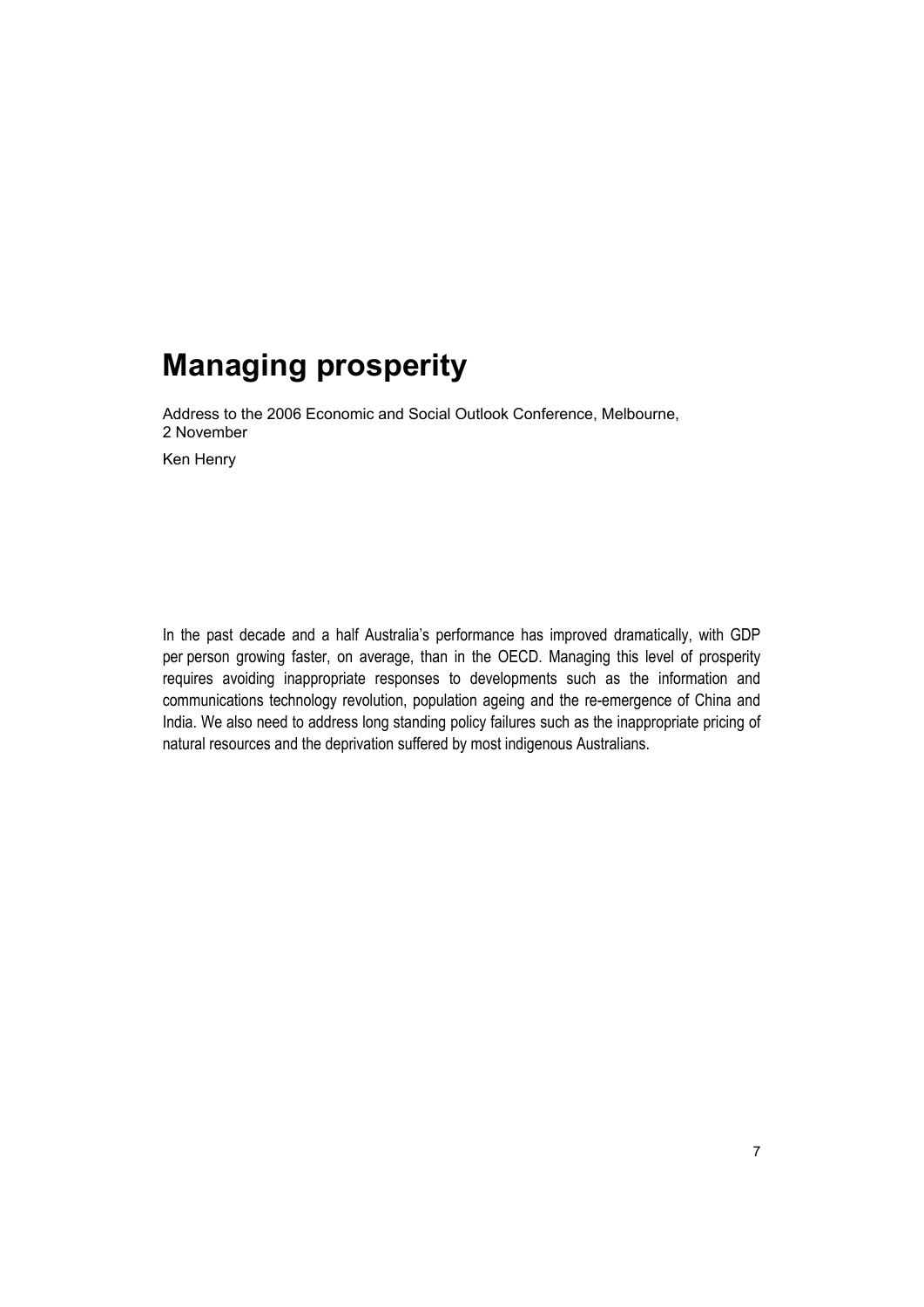## Introduction

In the mid-1980's *The Economist* magazine summed up Australia in the following terms: '… if you look at history, Australia is one of the best managers of adversity the world has seen — and the worst manager of prosperity.'

This rather pithy one-liner was revived by Don Stammer in 2002. Don and others have since concluded that the statement is no longer true. Of course, challenges remain. But things have changed. Due to much improved macroeconomic and structural policy frameworks, we have enjoyed the longest period of low-inflation growth in our economic history and, importantly, we have so far managed to avoid the policy errors committed in earlier episodes of prosperity. That optimistic thesis is now firmly established and is reflected in economic surveys by the OECD and the IMF.

Chart 1 illustrates the essence of the story. It shows the gap between Australian and OECD average levels of real GDP per capita — the most frequently used measure of average living standards.



**Chart 1: Australia's economic revival** 

OECD includes only the 24 longest standing member countries. Source: Groningen Growth and Development Centre and The Conference Board, Total Economy Database, September 2006, http://www.ggdc.net.

In the four decades from 1950, our relative performance deteriorated in trend terms. But in the past decade and a half Australia's performance has improved dramatically. GDP per person has grown faster, on average, than the OECD, raising Australia's GDP per person from the bottom third of OECD countries in the early 1990s to the top third today. On this measure, the standard of living in Australia now surpasses all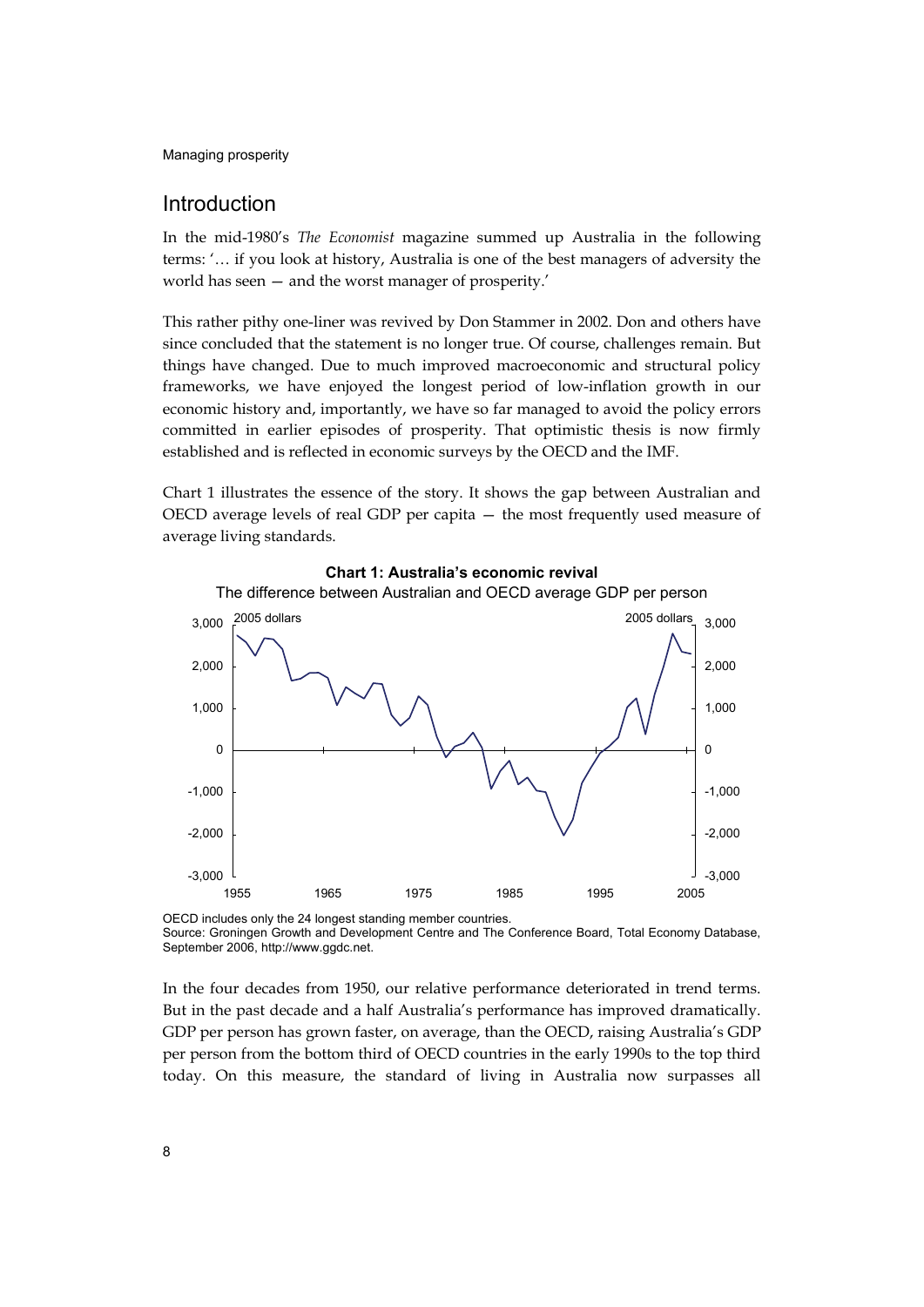G7 countries except the United States. That is our recent history, but it is not the end of the story.

Clearly, the history is only partial, since real GDP per capita in a year doesn't measure everything that is relevant to the wellbeing of Australians.

And what of the future? Past success doesn't mean that we will always manage prosperity well. If we are to do so, we will have to avoid policy error.

The risk of policy error has two principal sources: First, inappropriate responses to a set of largely exogenous structural shocks of medium- to long-term duration arising from the continuing information and communications technology revolution, population ageing and the re-emergence of China and India; and second, failure to appreciate the implications of past policy success for future policy discipline.

Even if we can avoid policy error, we won't be able to say that we have managed prosperity well unless we have also taken the opportunity to correct for past mistakes — for doing better in areas of chronic policy failure, some stretching back over generations. There are three systemic challenges to policy reform in these areas. First, addressing many of the more obvious areas of policy failure will demand more from our federated system of governance than it has previously proved capable of delivering. The fragmented, uncommercial arrangements for the supply of water and energy illustrate both the problem and the reform challenge. Second, some of the problem areas might demand solutions that are simply too confronting to command wide-spread community support. The severe capability deprivation suffered by most indigenous Australians illustrates this challenge. And third, some of the more egregious instances of policy failure are rarely, if ever, seen in those terms — that is, we have a recognition problem. This challenge is illustrated by the failure of governments, stretching back to colonial times, to insist on the appropriate pricing of access to natural resources like water, timber and fish stocks; and by widespread environmental degradation, including a history of habitat destruction and species extermination. I don't have time tonight to do justice to the issues raised in this third category, but I will have something to say about the other two.

## The risk of policy error

As a consequence of past policy success — due overwhelmingly to a couple of decades of structural reform and the implementation of credible, transparent anchors for macroeconomic policy — the Australian economy is operating flexibly, at a level close to full capacity utilisation.

A high rate of capacity utilisation is not simply a consequence of the terms-of-trade boom, though the sharply higher terms-of-trade has boosted national income, and tax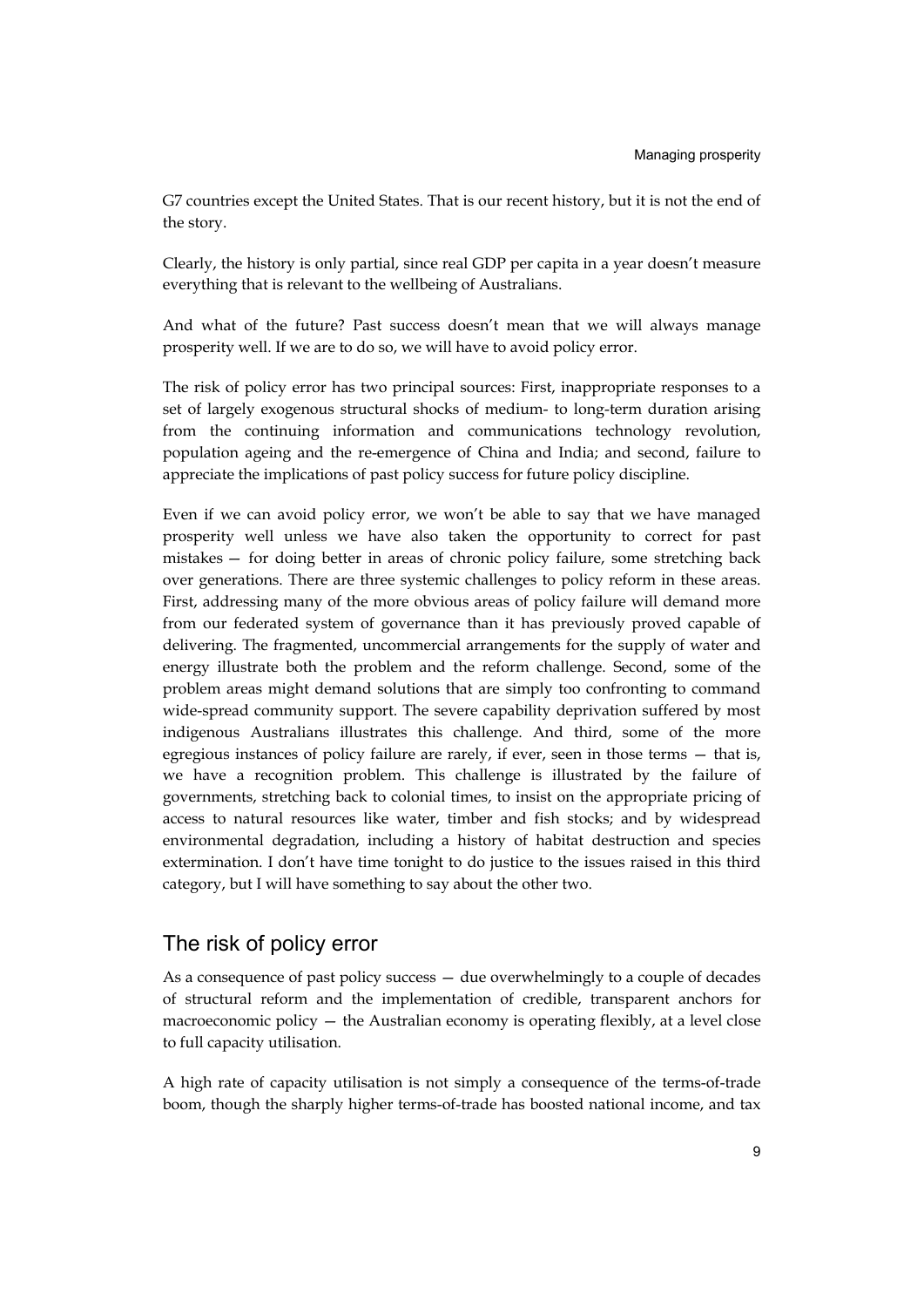revenues, considerably. It would be dangerous to base economic decisions, including fiscal policy decisions, on those terms-of-trade being sustained. And the drought provides further reason for being cautious about the longevity of these 'boom' times.

There are two further reasons for caution: having closed much of the excess capacity gap, we should expect to see slower trend growth in real GDP; and, as is reasonably well understood these days, following the release of the 2002 *Intergenerational Report*, population ageing will reduce the rate of growth of our productive capacity.

All of this provides a strong case for a policy focus on measures — in the domains of population, participation and productivity — that expand the economy's supply potential. That there should be such a policy focus seems reasonably well accepted.

Less well understood is the even more important point that, in an economy experiencing more or less full capacity utilisation, all activity, including of governments, that commands additional real resources without at the same time expanding supply capacity must impose a cost on somebody.

Thus, almost every day I hear somebody arguing that some activity should be accorded a special taxpayer-funded hand-out, either because it will 'create' some impressive number of new jobs or because, if it doesn't receive taxpayer-funded support, an equally impressive number of jobs will be 'destroyed'. These arguments must be based on a view that the economy is in a state of chronic under-utilisation of labour and that the central task of government is to provide taxpayer-funded subsidies to those who have sufficient wit to find ways of employing people.

Well, that view is at odds with what we observe in the Australian economy of today, where policy settings have achieved a period of sustained success and, as a consequence, labour is in scarce supply. It is because of the intensity of competition for scarce labour that we hear so much about 'skill shortages' these days.

There are three important consequences of a near full employment economy that are worth emphasising. First, provided growing businesses are not being subsidised in any way, we can be confident that any consequent reallocation of labour in their favour increases GDP. On the other hand, if growing businesses are being subsidised, or if governments step in to prevent other businesses from shrinking, then GDP is lowered by their command of the nation's scarce labour. Second, government activity that doesn't expand supply capacity necessarily crowds out private sector activity. This crowding out represents the opportunity cost of the government's having command of some part of the nation's scarce resources, including labour. And third, any attempt to inhibit an allocation of the economy's factors of production consistent with its terms-of-trade must have adverse implications for GDP.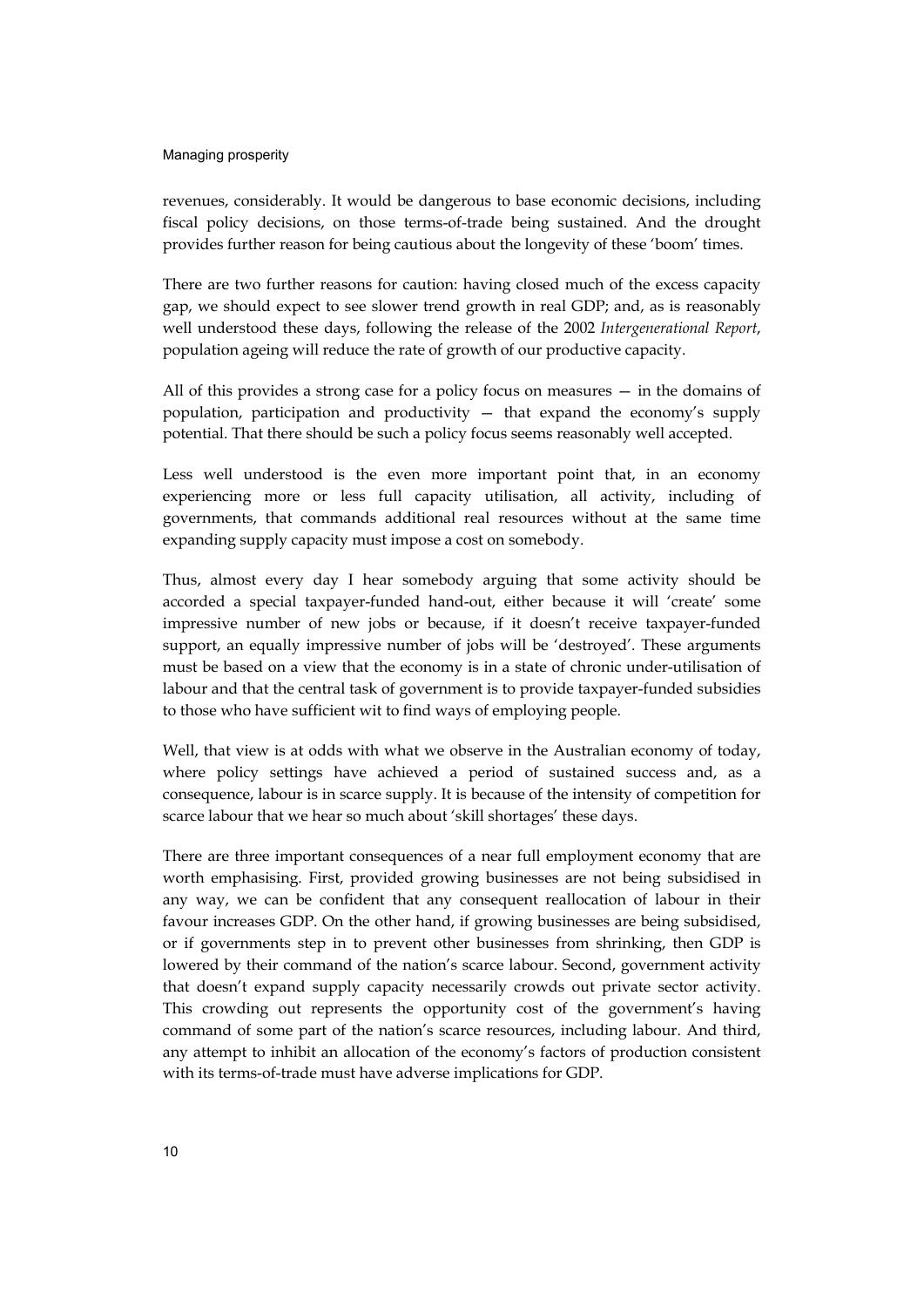So what would 'job creation' mean in an economy close to full employment? I would highlight three cases.

First, it seems fair enough to say that Australian businesses create jobs when they develop employment programmes for older workers who would otherwise take 'early retirement'. Second, it seems fair enough to say that a business would create a job if it were to employ any one of the 710,000 people on the Disability Support Pension. And third, it is surely fair enough to say that businesses like Argyle Diamond Mines create jobs when they develop employment opportunities for indigenous Australians who would otherwise face a life of passive welfare dependency.

Common to these three cases is that the employment opportunity is matched with someone who would otherwise not be in the labour force. Jobs are 'created' in these cases because the employment opportunity also lifts the rate of labour force participation.

In addition to these three notable areas, useful job creation strategies include early childhood initiatives to improve the prospects of healthy mental and social development, and preventative health initiatives to reduce the incidence of chronic medical conditions that prevent active engagement in the labour force — and in life more generally.

Not only do we appear now to be living in something approximating a full-employment economy, it is an economy going through quite significant structural change as a result both of the ICT revolution and the terms-of-trade impact of the re-emergence of China and India. There is a risk of costly policy resistance to the structural changes implied by these external shocks.

The ICT revolution is changing the whole configuration of the production chain in the tradeables sector of industrialised economies and, with the effect of earlier global tariff reductions and falls in transport costs also working in the same direction, delivering a much greater integration of our manufacturing sector into global production chains. And it is shifting the boundary between what is tradeable and what is non-tradeable. Some services traditionally regarded as non-tradeable — in particular, those not requiring the physical presence of the service-provider — are fast becoming globalised.

It is pretty well accepted these days that Australia's economic interests have been well served by trade liberalisation and globalisation. And yet, even in this country, the accelerating liberalisation of trade in services has attracted the pejorative label of 'off-shoring', with India usually identified as the winner and the industrialised world, Australia included, as the loser.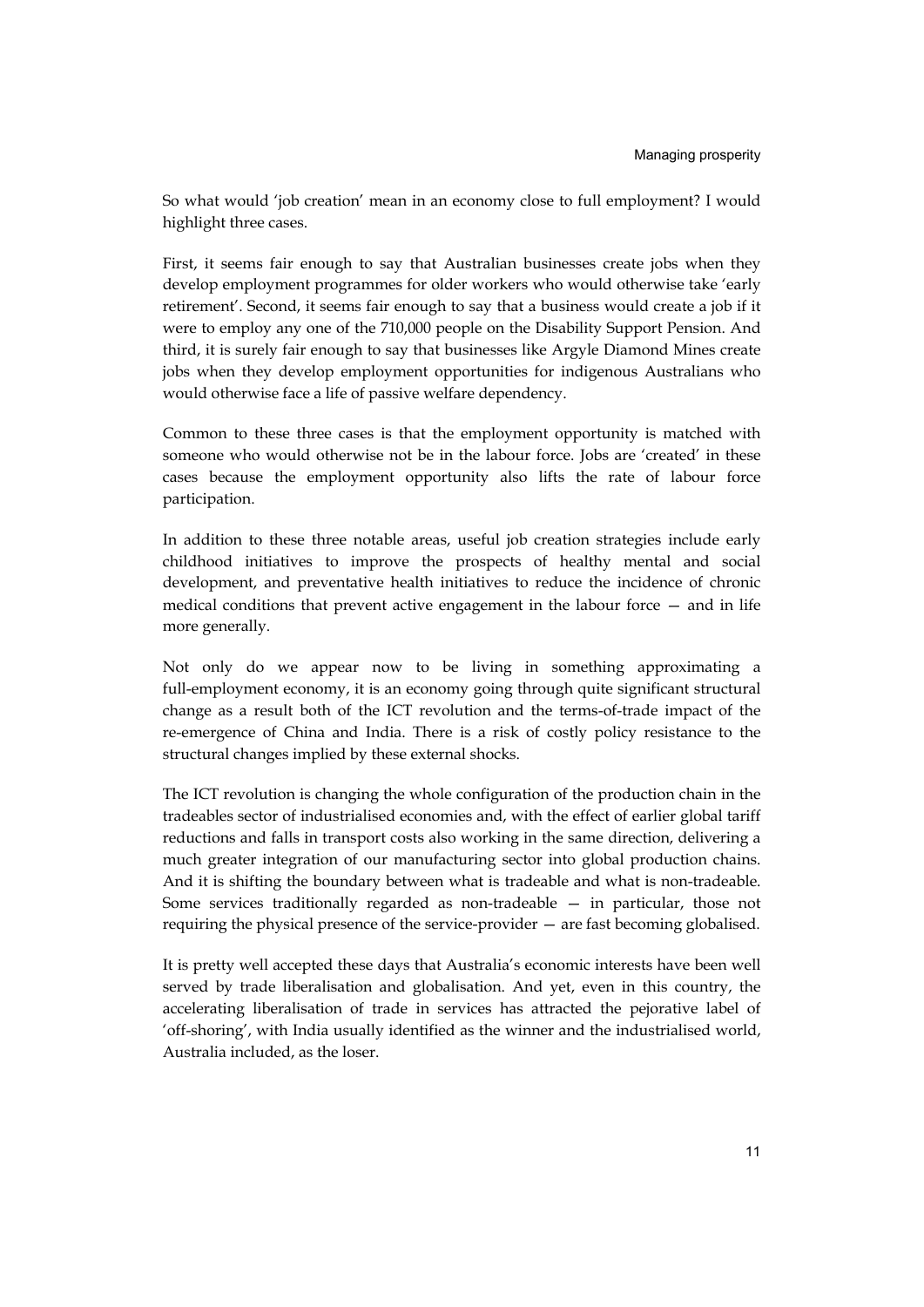'Off-shoring' used to be called importing. And that is what it is: importing services. It is true that India gains from being able, because of ICT developments, to export services to the industrialised world. The ICT revolution, initiated in Silicon Valley, and considered by many to have given America 'new economy' status in the 1990s, turns out to be a precious gift to the people of India. But the industrialised world, Australia included, also has much to gain from 'off-shoring' — most obviously through a lowering of costs to business and, ultimately, consumers.

Opposition to 'off-shoring' is based on the same protectionist nostrums that were once used to support the high tariff wall that a generation of Australian policy makers has been busy dismantling. It may be dressed in different garb, but it is no more respectable.

The re-emergence of China and India has given us our highest terms-of-trade for 30 years. The last time we had a terms-of-trade boom of this magnitude the economic consequences were not attractive. On this occasion, thus far at least, things have gone pretty well.

A much improved policy framework has made the economy more stable and resilient to external shocks. As a consequence, the profound adjustments that the economy is undergoing in response to the terms-of-trade boom have been remarkably smooth, at a macroeconomic level, compared with past experience. The external stimulus to the minerals sector has not translated into the sort of generalised inflation shock we saw in the 1970s because we have greater relative wage flexibility, the exchange rate has appreciated, product and factor market outcomes have remained quite competitive, macro policy has remained credibly anchored, and as a consequence inflation expectations are also relatively well anchored.

But the same structural flexibility that has underwritten such benign macroeconomic outcomes is facilitating a reallocation of real resources in favour of mining, construction and those parts of the manufacturing sector that provide inputs to those industries. Some are finding this structural adjustment hard to accept. In that resistance to change, there is a risk of a lapse into old thinking — evident more generally in rising protectionist sentiment in a world where there is a crisis of global governance and declining international cooperation.

# Making the most of opportunity

The Council of Australian Governments (COAG) has accepted that there is a strong case for addressing long standing policy failures in pricing, competition and competitive neutrality that have prevented the development of national markets in water, energy and other areas of economic infrastructure.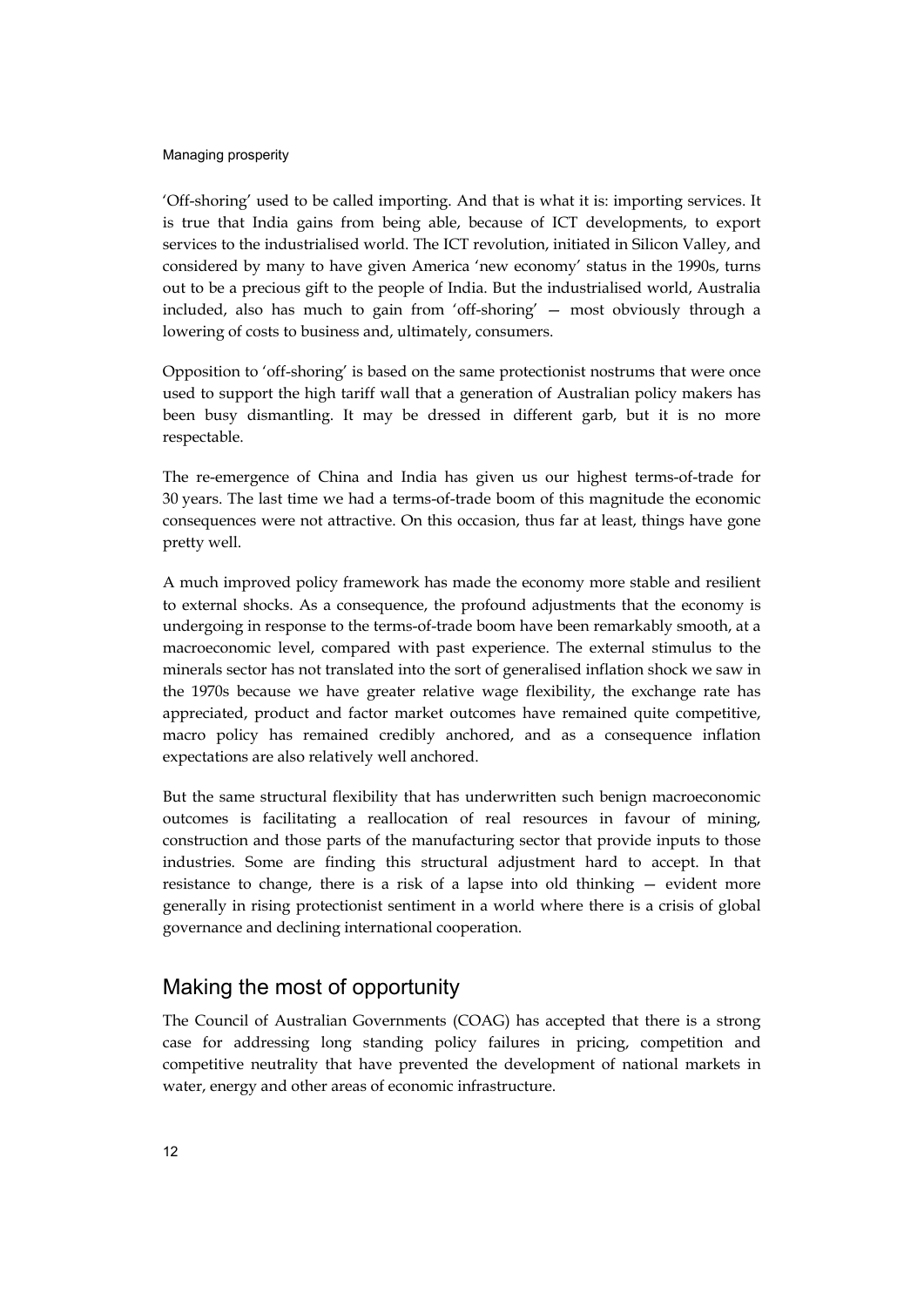The COAG goals are ambitious and well targeted. But COAG agreements are not the same thing as reform outcomes. To date, progress against commitments has been slow.

The COAG agreements are a product of cooperative federalism. Advocates of cooperative federalism — more numerous among the states than in the Commonwealth, of course — should have a strong interest in the implementation of the COAG agreements since that experience is writing a judgement on the quality of our federal arrangements, and on the strength of the cooperative federalism model. So far, the judgement is not particularly favourable.

Even so, the inadequacy of present market arrangements for water and energy is so apparent today that we can be confident of these areas occupying a position in the mainstream of policy development for some time.

Other instances of policy stress are not nearly so noticeable  $-$  or, at least, are less often noticed. Far from the mainstream, indigenous disadvantage is a dull glow on the periphery, capturing our attention only fleetingly, usually when presented to us as salacious. Most Australians know there is something wrong because they see images of substance abuse and domestic violence in indigenous communities. But that is about all they see. And it might be all they want to see; for the most part preferring the mental image of the indigenous community as a sheltered workshop for the permanently handicapped.

Well, indigenous communities are not sheltered workshops. They are a constituent component of mainstream Australia. But it has to be said that the life experience in that part of the mainstream is rather unusual — as Chart 2 illustrates.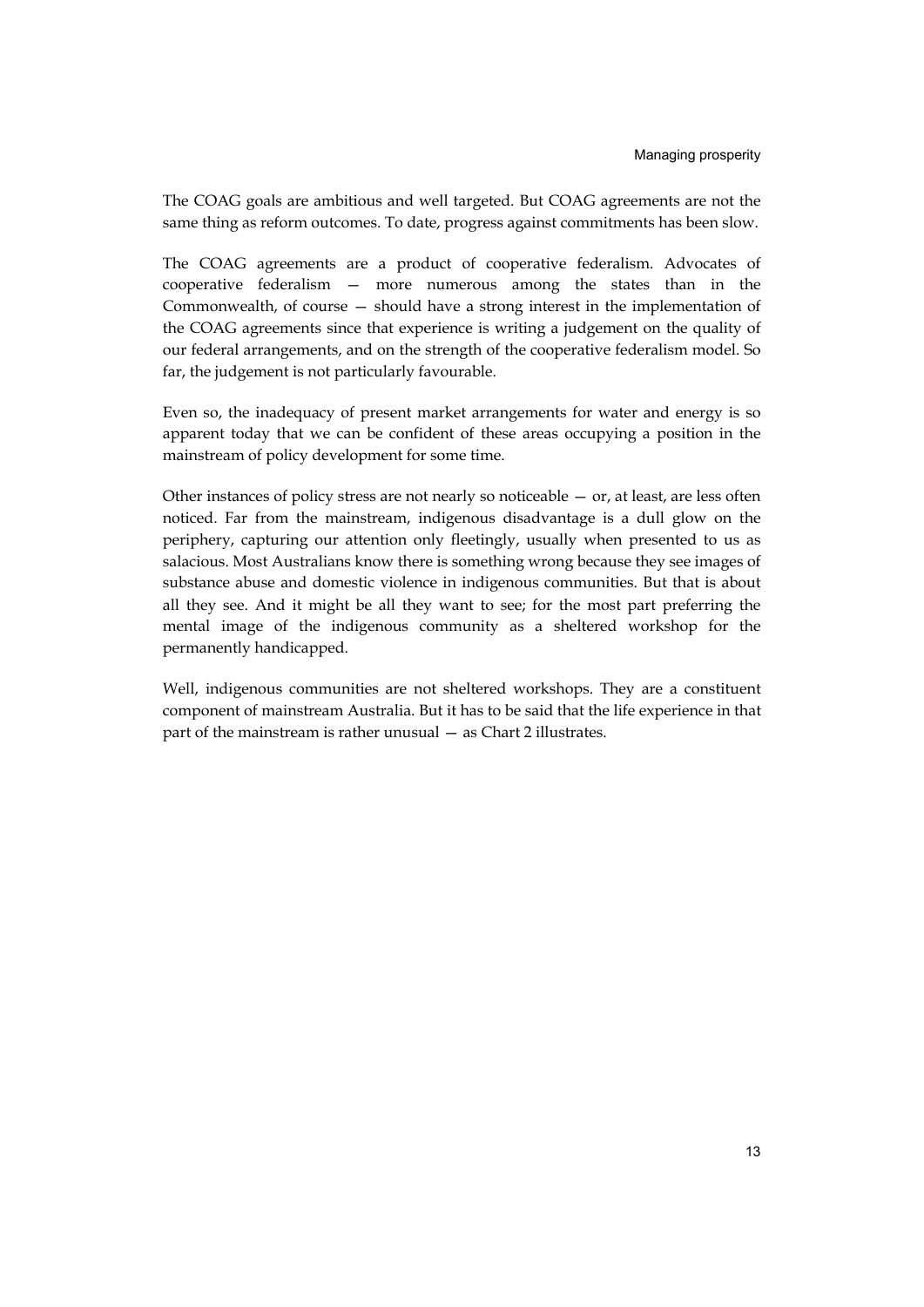

**Chart 2: Indicators of indigenous disadvantage** 

Indigenous Australians have a dramatically lower life expectancy — 17 years less than the Australian average, dramatically lower rates of year 12 completion, substantially higher unemployment rates and substantially higher rates of imprisonment.

Indigenous disadvantage diminishes all of Australia, not only the dysfunctional and disintegrating communities in which it is most apparent. Its persistence has not been for want of policy action. Yet it has to be admitted that decades of policy action have failed.

The good news is that there is a growing level of support — significantly, including among indigenous community leaders — for innovative approaches. Many of these new approaches are being targeted to local circumstances, with high rates of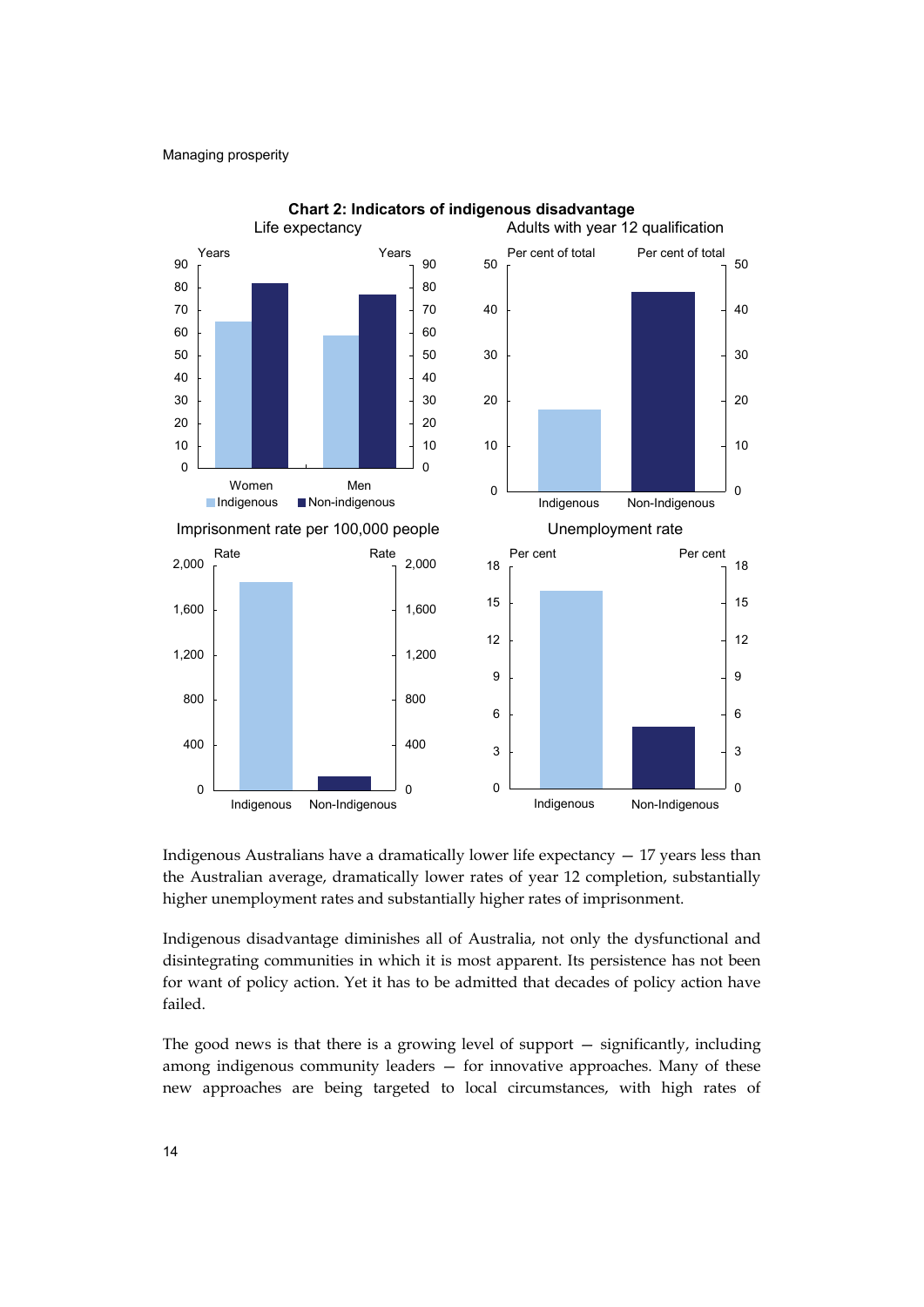indigenous participation in design and implementation. Some of the indigenous development initiatives being undertaken by mining ventures in the West and the North are producing impressive results. And the work undertaken at the Cape York Institute under Noel Pearson's leadership, which has led to the development of several pilot projects that take a fresh approach to welfare and service delivery, is equally impressive. There is reason for hope.

Noel's development goal for the Cape York communities, grounded in the work of Nobel Laureate Amartya Sen, is that indigenous people have the capability to choose lives that they have reason to value. There is a vast chasm separating most indigenous Australians from this goal. Yet it is precisely the goal to which all Australians should commit.

Incidentally, I was struck, during a visit to one of the Cape York communities last year, that the principal concern of its leaders was the red tape burden of reporting and compliance arrangements arising from a multiplicity of government intervention programmes and delivery agencies. Compliance with red tape was absorbing all of the administrative capacity of the community. Reducing the red tape burden on indigenous communities must be a national reform priority.

# Concluding remarks

To date, we have responded well to the challenges of the ICT revolution, population ageing, the re-emergence of China and India and the discipline of a full capacity economy. It is no longer true that we are the 'worst manager of prosperity'. Yet the risks of policy error are considerable. In our present economic circumstances, the premium on high quality policy decisions is unusually high.

In addressing the consequences of a long history of policy failure that has denied us effective national markets in things as important as energy and water, and has produced appalling levels of environmental degradation and indigenous disadvantage, we have to do better — much better if we are to be able to make any credible claim to future generations of Australians that we managed prosperity well.

A few weeks ago I was invited to visit my old high school on the mid north coast of NSW where I spent 6 years in the early 1970s, completing Year 12 in 1975. In the three decades since I hadn't been back. The school has changed enormously, of course. Today's student population of 850 is about 15 per cent smaller than in my day. And it has changed in other, quite profound, ways. The indigenous student population in my day was about three-tenths of 1 per cent. Today, it numbers 17 per cent. One happy consequence is that the graffiti that adorned the walls of the four brick buildings in my student years has been replaced by spectacular murals of stunning indigenous